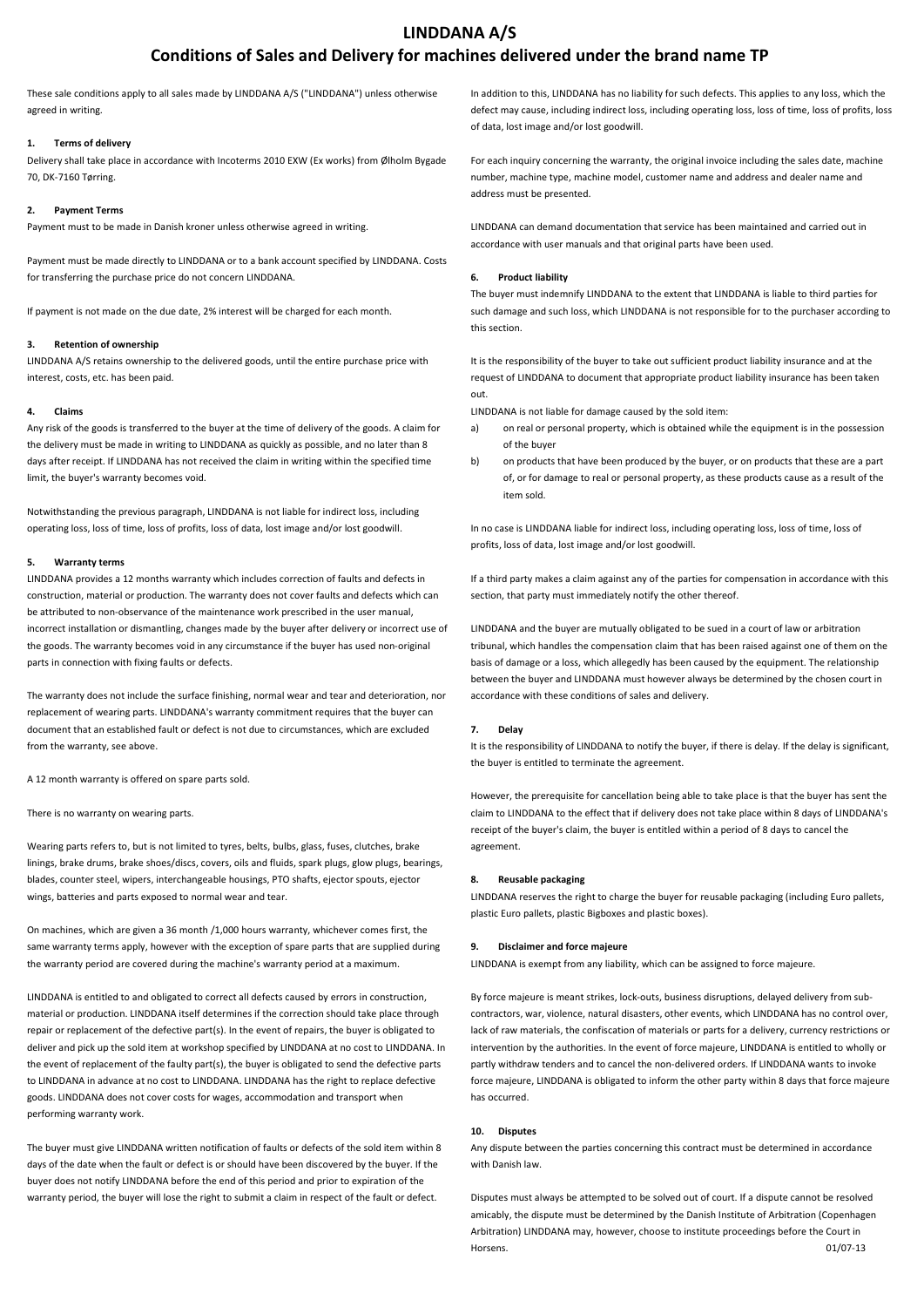# **LINDDANA A/S Salgs- og leveringsbetingelser for maskiner leveret under varemærket TP**

Disse salgsbetingelser gælder for ethvert salg foretaget af LINDDANA A/S ("LINDDANA") med mindre andet skriftligt er aftalt.

# **1. Leveringsvilkår**

Levering finder sted i henhold til Incoterms 2010 EXW (Ex Works) Ølholm Bygade 70, DK-7160 Tørring.

# **2. Betalingsvilkår**

Betaling sker i danske kroner med mindre andet aftales skriftligt.

Betaling skal ske direkte til LINDDANA eller til en bankkonto anvist af LINDDANA. Omkostningerne ved overførsel af købesummen er LINDDANA uvedkommende.

Hvis betaling ikke sker på forfaldstidspunktet, vil der blive beregnet en rente på 2 % pr. påbegyndt måned.

# **3. Ejendomsforbehold**

LINDDANA A/S bevarer ejendomsretten til de leverede varer, indtil hele købesummen med renter, omkostninger m.v. er betalt.

# **4. Reklamationer**

Enhver risiko for varerne overgår til køber på tidspunktet for levering af varerne. En reklamation vedrørende leverancen skal ske skriftligt til LINDDANA så hurtigt som muligt, og senest 8 dage efter modtagelsen. Hvis LINDDANA ikke har modtaget skriftlig reklamation inden for den anførte frist, bortfalder købers reklamationsret.

Uanset det i forudgående punkt anførte hæfter LINDDANA ikke for indirekte tab, herunder driftstab, tidstab, avancetab, tab af data, mistet image og/eller mistet goodwill.

## **5. Garantibestemmelser**

LINDDANA yder 12 måneders garanti som omfatter afhjælpning af fejl og mangler i konstruktion, materiale eller fremstilling. Garantien omfatter ikke fejl og mangler, der kan henføres til manglende iagttagelse af de i brugermanualen foreskrevne vedligeholdelsesarbejder, urigtig montering eller demontering, ændringer foretaget af køber efter levering eller forkert anvendelse af det leverede. Garantien bortfalder under alle omstændigheder, såfremt køber har anvendt uoriginale dele ved afhjælpning af fejl eller mangler.

Garantien omfatter ikke overfladebehandling, normal slitage og forringelse samt udskiftning af sliddele. LINDDANA's garantiforpligtelse forudsætter, at køber dokumenterer, at en konstateret fejl eller mangel ikke skyldes de forhold, der er undtaget fra garantien, jf. ovenfor.

For solgte reservedele gælder, at der ydes 12 måneders garanti.

Der ydes ikke garanti på sliddele.

Under sliddele forstås bl.a, men ikke begrænset til, dæk, remme, pærer, glas, sikringer, koblinger, bremsebelægninger, bremsetromler, bremsebakker/skiver, dæksler, olier og væsker, tændrør, gløderør, lejer, knive, modstål, afstrygere, udskiftelige svøb, PTO aksler, udkasterør, udkastevinger, batterier samt dele udsat for normalt forekommende slid.

På de maskiner hvor der ydes 36 måneders /1000 driftstimers garanti, hvad der måtte indtræde først, gælder samme garantibestemmelser, dog med den undtagelse, at reservedele som er leveret i garantiperioden, maksimalt er dækket i maskinens garantiperiode.

LINDDANA er berettiget og forpligtet til at afhjælpe alle mangler, som skyldes fejl i konstruktion, materiale eller fremstilling. LINDDANA afgør selv, om afhjælpningen skal ske ved reparation eller udskiftning af den/de defekte dele. I tilfælde af reparation, er køber pligtig at indlevere og afhente det solgte på det af LINDDANA angivne værksted uden omkostninger for LINDDANA. I tilfælde af udskiftning af den/de defekte dele er køber pligtig til forinden at fremsende de defekte dele til LINDDANA uden omkostninger for LINDDANA. LINDDANA har ret til i stedet at foretage omlevering af mangelfulde varer. LINDDANA dækker ikke omkostninger til arbejdsløn, ophold og transport ved udførelse af garantiarbejde.

Køber skal give LINDDANA skriftlig meddelelse om fejl eller mangler ved det solgte senest 8 dage efter, at fejlen eller manglen er eller burde være konstateret af køber. Såfremt køber ikke underretter LINDDANA inden udløbet af denne frist og inden udløb af garantiperioden, mister køber retten til at fremsætte krav i anledning af fejlen eller manglen.

LINDDANA har herudover intet ansvar for sådanne mangler. Dette gælder ethvert tab, manglen måtte forårsage, herunder indirekte tab, herunder driftstab, tidstab, avancetab, tab af data, mistet image og/eller mistet goodwill.

Ved enhver henvendelse vedrørende garanti skal der forevises original faktura indeholdende salgsdato, maskinnummer, maskintype, maskinmodel, kunde navn og adresse samt forhandler navn og adresse.

LINDDANA kan kræve dokumentation for, at service er overholdt og udført iht. brugermanualer og at der er anvendt originale dele.

## **6. Produktansvar**

Køber skal holde LINDDANA skadesløs i den udstrækning, LINDDANA pålægges ansvar over for tredjemand for sådan skade og sådant tab, som LINDDANA efter dette punkt ikke er ansvarlig for overfor køberen.

Det påhviler køber at tegne tilstrækkelig produktansvarsforsikring og på LINDDANA's opfordring at dokumentere, at behørig produktansvarsforsikring er tegnet. LINDDANA er ikke ansvarlig for skade, forvoldt af det solgte:

- a) på fast ejendom eller løsøre, som indtræder, medens materiellet er i køberens besiddelse
- b) på produkter, der er fremstillet af køberen, eller på produkter, hvori disse indgår, eller for skade på fast ejendom eller løsøre, som disse produkter som følge af det solgte forårsager.

I intet tilfælde er LINDDANA ansvarlig for indirekte tab, herunder driftstab, tidstab, avancetab, tab af data, mistet image og/eller mistet goodwill.

Hvis tredjemand fremsætter krav mod en af parterne om erstatningsansvar i henhold til dette punkt, skal denne part straks underrette den anden herom.

LINDDANA og køber er gensidigt forpligtet til at lade sig sagsøge ved den domstol eller voldgiftsret, som behandler erstatningskrav, der er rejst mod en af dem på grundlag af en skade eller et tab, som påstås forårsaget af materiellet. Det indbyrdes forhold mellem køber og LINDDANA skal dog altid afgøres ved det aftalte værneting i henhold til nærværende salgs- og leveringsbetingelser.

## **7. Forsinkelse**

Det påhviler LINDDANA at underrette køber, såfremt der opstår forsinkelse. Køber er berettiget til, såfremt forsinkelsen er væsentlig, at ophæve den indgåede aftale.

Forudsætningen for at ophævelse kan ske er dog, at køber til LINDDANA har fremsendt påkrav om, at såfremt levering ikke finder sted senest 8 dage efter LINDDANA's modtagelse af købers påkrav, er køber berettiget til indenfor en frist på 8 dage herefter at ophæve den indgåede aftale.

### **8. Genanvendelig emballage**

LINDDANA forbeholder sig retten til at fakturere køber for genanvendelig emballage (herunder EUR-paller, plastic EUR-paller, plastic Bigboxe og plastickasser).

### **9. Ansvarsfraskrivelse og force majeure**

LINDDANA er fritaget for ethvert ansvar, der kan henføres til force majeure.

Ved force majeure forstås strejke, lock-out, forretningsforstyrrelser, forsinket levering fra underleverandører, krig, uroligheder, naturkatastrofer, øvrige begivenheder som LINDDANA ikke har kontrol over, mangel på råvarer, konfiskation af materialer eller dele til en leverance, valutarestriktioner eller myndighedernes indgriben. I tilfælde af force majeure er LINDDANA berettiget til helt eller delvist at tilbagekalde afgivne tilbud samt at annullere ikke leverede ordrer. Såfremt LINDDANA vil påberåbe sig force majeure, er LINDDANA forpligtet til inden 8 dage efter, at force majeure er indtruffet, at orientere den anden part.

# **10. Tvister**

Enhver tvist mellem parterne vedrørende denne kontrakt skal afgøres i overensstemmelse med Dansk Ret.

Tvister skal altid søges afklaret udenretligt. Såfremt en tvist ikke kan afklares i mindelighed, skal tvisten afgøres af Det Danske Voldgiftsinstitut i København. LINDDANA kan dog vælge at anlægge sagen ved Retten i Horsens.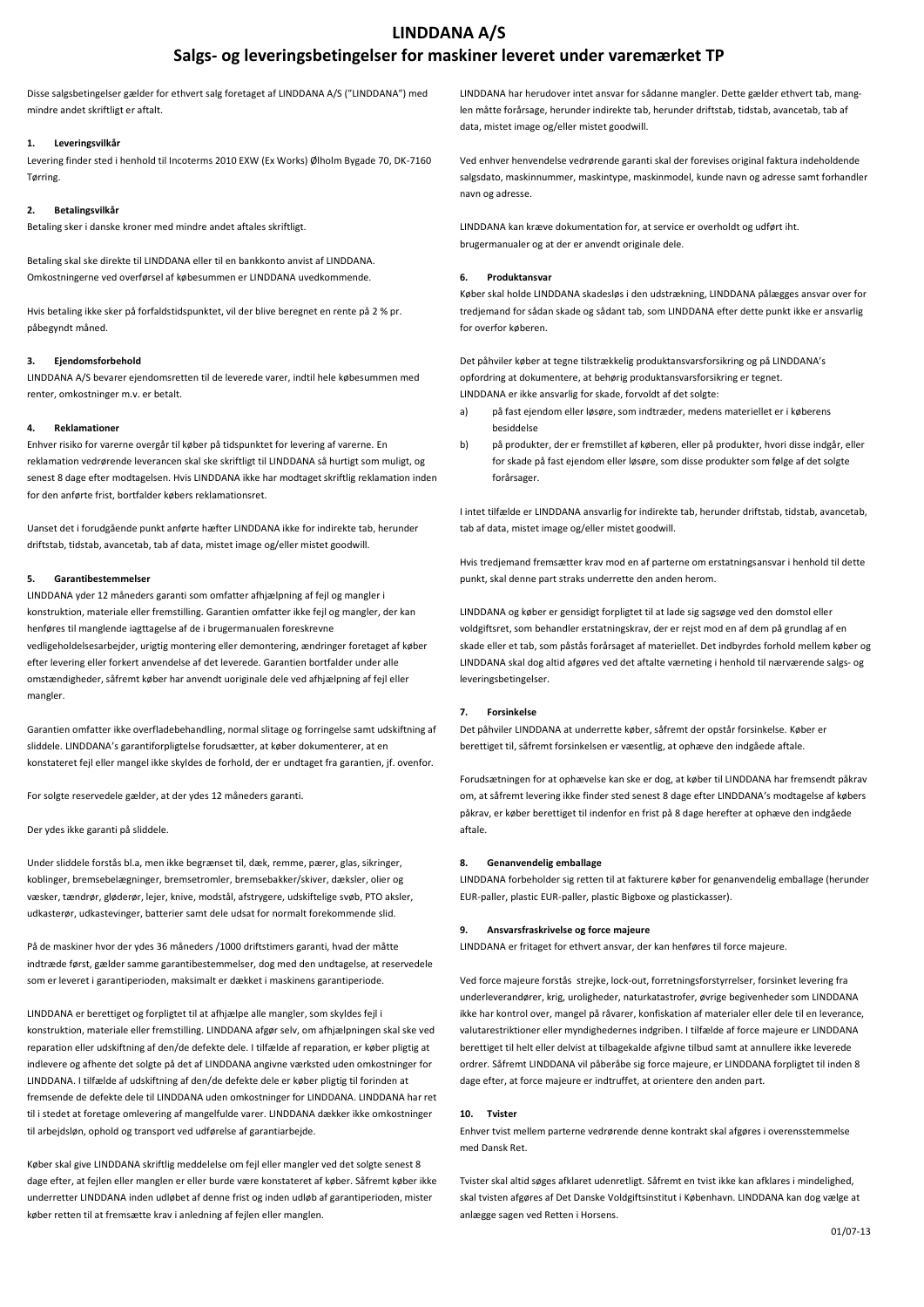# **LINDDANA A/S**

# **Allgemeine Geschäftsbedingungen für unter der Marke TP angebotene Produkte**

Diese Allgemeinen Geschäftsbedingungen geltenden für alle von LINDDANA A/S ("LINDDANA") durchgeführten Verkäufe, falls nicht etwas anderes schriftlich vereinbart wurde.

# **1. Lieferbedingungen**

Lieferungen erfolgen gemäß Incoterms 2010 EXW (Ex Works) Ølholm Bygade 70, 7160 Tørring, Dänemark.

# **2. Zahlungsbedingungen**

Zahlungen haben in dänischen Kronen (DKK) zu erfolgen, falls nicht etwas anderes schriftlich vereinbart wurde.

Zahlungen sind direkt an LINDDANA oder ein von LINDDANA angegebenes Bankkonto zu leisten. Kosten für die Überweisung des Kaufpreises hat der Kunde zu tragen.

Falls die Zahlung nicht zum Zeitpunkt der Fälligkeit erfolgt ist, werden Verzugszinsen in Höhe von 2 % pro angefangenem Monat berechnet.

## **3. Eigentumsvorbehalt**

LINDDANA A/S behält sich das Eigentum an den gelieferten Waren vor, bis der gesamte Kaufbetrag einschließlich Zinsen, Kosten usw. gezahlt wurde.

#### **4. Reklamationen**

Alle Gefahren der Waren gehen zum Zeitpunkt der Lieferung auf den Käufer über. Beanstandungen hinsichtlich der Lieferung sind schriftlich und unverzüglich, spätestens jedoch acht Tage nach Erhalt der Lieferung, an LINDDANA zu richten. Falls LINDDANA innerhalb dieser Frist keine schriftliche Reklamation erhalten hat, entfällt das Reklamationsrecht des Käufers.

Unabhängig vom unter dem vorherigen Punkt Angeführten haftet LINDDANA nicht für indirekte Schäden, einschließlich Folgeschäden, entgangenem Gewinn, Verlust von Daten, Beeinträchtigung des Rufs oder Goodwills.

#### **5. Garantie**

LINDDANA gewährt eine Garantie von 12 Monaten, welche die Beseitigung von Fehlern und Mängeln der Konstruktion, des Materials oder der Herstellung umfasst. Nicht von der Garantie umfasst sind Fehler und Mängel, die auf unzureichende Beachtung der in der Gebrauchsanweisung vorgeschriebenen Instandhaltungsarbeiten, unrichtige Montage oder Demontage, vom Käufer nach der Lieferung vorgenommene Änderungen oder unsachgemäße Verwendung der gelieferten Waren zurückzuführen sind. Die Garantie erlischt in jedem Fall, falls der Käufer zur Beseitigung von Fehlern oder Mängeln keine Originalteile verwendet hat.

Die Garantie erstreckt sich nicht auf die Oberflächenbehandlung, normalen Verschleiß und Abnutzung und Austausch von Verschleißteilen. Zur Geltendmachung von Garantieansprüchen muss der Käufer LINDDANA gegenüber dokumentieren, dass ein festgestellter Fehler oder Mangel nicht durch Umstände hervorgerufen wurde, die gemäß dem Vorstehenden von der Garantie ausgenommen sind.

Für verkaufte Ersatzteile wird eine Garantie von 12 Monaten gewährt.

Auf Verschleißteile wird keine Garantie gewährt.

Unter Verschleißteilen sind unter anderem zu verstehen: Reifen, Riemen, Leuchten, Glas, Sicherungen, Kupplungen, Bremsbeläge, Bremstrommeln, Bremsbacken und -scheiben, Verschlüsse, Öle und Flüssigkeiten, Zündkerzen, Glühkerzen, Lager, Messer, Gegenmesser, Schaber, austauschbare Gehäuse, Gelenkwellen, Auswerfrohre, Auswerfflügel, Batterien sowie Teile, die normalerweise auftretendem Verschleiß ausgesetzt sind.

Bei den Geräten, für die eine Garantie von 36 Monaten bzw. 1000 Betriebsstunden (je nachdem, was zuerst eintritt) gewährt wird, gelten dieselben Garantiebedingungen, jedoch mit der Ausnahme, dass für während des Garantiezeitraums gelieferte Ersatzteile höchstens die Garantiedauer der Maschine gilt.

LINDDANA ist berechtigt und verpflichtet, alle Mängel der Konstruktion, des Materials oder der Herstellung zu beseitigen. LINDDANA entscheidet selbst, ob die Mängelbeseitigung durch Reparatur oder Austausch der mangelhaften Teile erfolgt. Im Falle einer Reparatur muss der Käufer den Kaufgegenstand auf eigene Kosten bei der von LINDDANA benannten Werkstatt anliefern und abholen. Im Falle eines Austausches mangelhafter Teile muss der Käufer zunächst die mangelhaften Teile auf eigene Kosten an LINDDANA senden. LINDDANA hat das Recht, einen Ersatz für die mangelhaften Waren zu liefern. LINDDANA deckt nicht die zur Ausführung von Garantiearbeiten erforderlichen Kosten für Arbeitsentgelte, Aufenthalt und Transport.

Der Käufer muss LINDDANA das Vorliegen von Fehlern oder Mängeln spätestens acht Tage, nachdem der Fehler oder Mangel entdeckt wurde oder hätte entdeckt werden müssen, schriftlich mitteilen. Sofern der Käufer LINDDANA nicht innerhalb dieser Frist und vor Ablauf der Garantiezeit unterrichtet, verliert der Käufer sich aus dem Fehler oder Mangel ergebende Ansprüche.

LINDDANA übernimmt für solche Fehler keinerlei darüber hinausgehende Haftung. Dies gilt für alle durch den Mangel verursachten Schäden, darunter indirekte Schäden, einschließlich Betriebskosten, Zeitkosten, entgangener Gewinn, Verlust von Daten, Beeinträchtigung des Rufs oder Goodwills.

Bei allen Kontakten bezüglich der Garantie ist die Originalrechnung mit Verkaufsdatum, Seriennummer, Maschinentyp, Maschinenmodell, Name und Anschrift des Kunden sowie des Händlers vorzulegen.

LINDDANA kann eine Dokumentation dafür verlangen, dass Instandhaltungsarbeiten gemäß der Gebrauchsanweisung ausgeführt wurden und dass Originalteile verwendet wurden.

## **6. Produkthaftung**

Der Käufer hat LINDDANA in dem Umfang schadlos zu halten, in dem LINDDANA gegenüber Dritten für solche Schäden oder Verluste haftet, für die LINDDANA gemäß diesem Abschnitt dem Käufer gegenüber nicht haftet.

Der Käufer ist dafür verantwortlich, eine ausreichende Produkthaftpflichtversicherung abzuschließen und hat den Abschluss einer solchen Versicherung auf Aufforderung durch LINDDANA nachzuweisen.

LINDDANA haftet nicht für durch die Verwendung der Ware hervorgerufenen Schäden:

- a) unbeweglichen oder beweglichen Sachen, während die Ware im Besitz des Käufers war
- b) an Produkten, die vom Käufer hergestellt wurden, oder an Produkten, in denen diese verwendet wurden, oder für Schäden an beweglichen oder unbeweglichen Sachen, die solche Produkte aufgrund der Lieferung verursachen

In keinem Fall haftet LINDDANA für indirekte Schäden, einschließlich Folgeschäden, entgangenen Gewinn, Verlust von Daten, Beeinträchtigung des Rufs oder Goodwills.

Falls Dritte gegen eine der Vertragsparteien Ansprüche im Hinblick auf diesen Abschnitt erheben, hat diese Partei sofort die andere darüber in Kenntnis zu setzen.

LINDDANA und der Käufer sind ferner verpflichtet, einem Rechtsstreit vor einem Gericht oder Schiedsgericht, das gegen einen von ihnen aufgrund eines durch den Kaufgegenstand angeblich hervorgerufenen Schadens geltend gemachte Ansprüche behandelt, beizutreten. Die internen Rechtsverhältnisse zwischen dem Käufer und LINDDANA sind jedoch immer durch das nach diesen Allgemeinen Geschäftsbedingungen vereinbarte Gericht zu entscheiden.

# **7. Lieferverzug**

Im Falle eines Lieferverzugs muss LINDDANA den Käufer informieren. Der Käufer ist bei einem wesentlichen Lieferverzug berechtigt, vom Vertrag zurückzutreten.

Voraussetzung für die Ausübung des Rücktrittsrechts ist jedoch, dass der Käufer LINDDANA das Verlangen zugesandt hat, dass die Lieferung innerhalb von acht Tagen nach Zugang des Verlangens des Käufer erfolgen muss, andernfalls der Käufer innerhalb einer Frist von weiteren acht Tagen vom Vertrage zurücktreten werde.

#### **8. Mehrwegverpackungen**

LINDDANA behält sich das Recht vor, dem Käufer Mehrwegverpackungen (darunter Europaletten, Kunststoff-Europaletten, Kunststoff-Bigboxen und Kunststoffkisten) in Rechnung zu stellen.

## **9. Haftungsausschluss und höhere Gewalt.**

LINDDANA ist von jeglicher Haftung befreit, die auf höhere Gewalt zurückzuführen ist.

Unter höherer Gewalt sind zu verstehen Streiks, Aussperrungen, Betriebsstörungen, verspätete Lieferungen von Unterlieferanten, Krieg, innere Unruhen, Naturkatastrophen und andere Ereignisse, die nicht der Kontrolle von LINDDANA unterliegen, Rohstoffmangel, Beschlagnahme von Material oder Teilen für eine Lieferung, Deviseneinschränkungen oder behördliche Eingriffe. Im Fall von höherer Gewalt ist LINDDANA berechtigt, abgegebene Angebote ganz oder teilweise zurückzunehmen sowie nicht gelieferte Aufträge zu stornieren. Sofern sich LINDDANA auf höhere Gewalt berufen möchte, ist LINDDANA verpflichtet, innerhalb von acht Tagen, nachdem der Zustand höherer Gewalt eingetreten ist, die andere Vertragspartei davon zu informieren.

## **10. Streitigkeiten**

Für alle sich aus diesem Vertrag ergebenden Rechtsstreitigkeiten gilt das dänische Recht.

Es soll immer versucht werden, Streitigkeiten außergerichtlich zu klären. Wenn eine Streitigkeit nicht einvernehmlich gelöst werden kann, wird die Streitigkeit vom Dänischen Institut für Schiedsgerichtsbarkeit (Det Danske Voldgiftsinstitut) in Kopenhagen entschieden. LINDDANA kann jedoch auch einen Rechtsstreit vor dem Stadtgericht in Horsens anhängig machen.